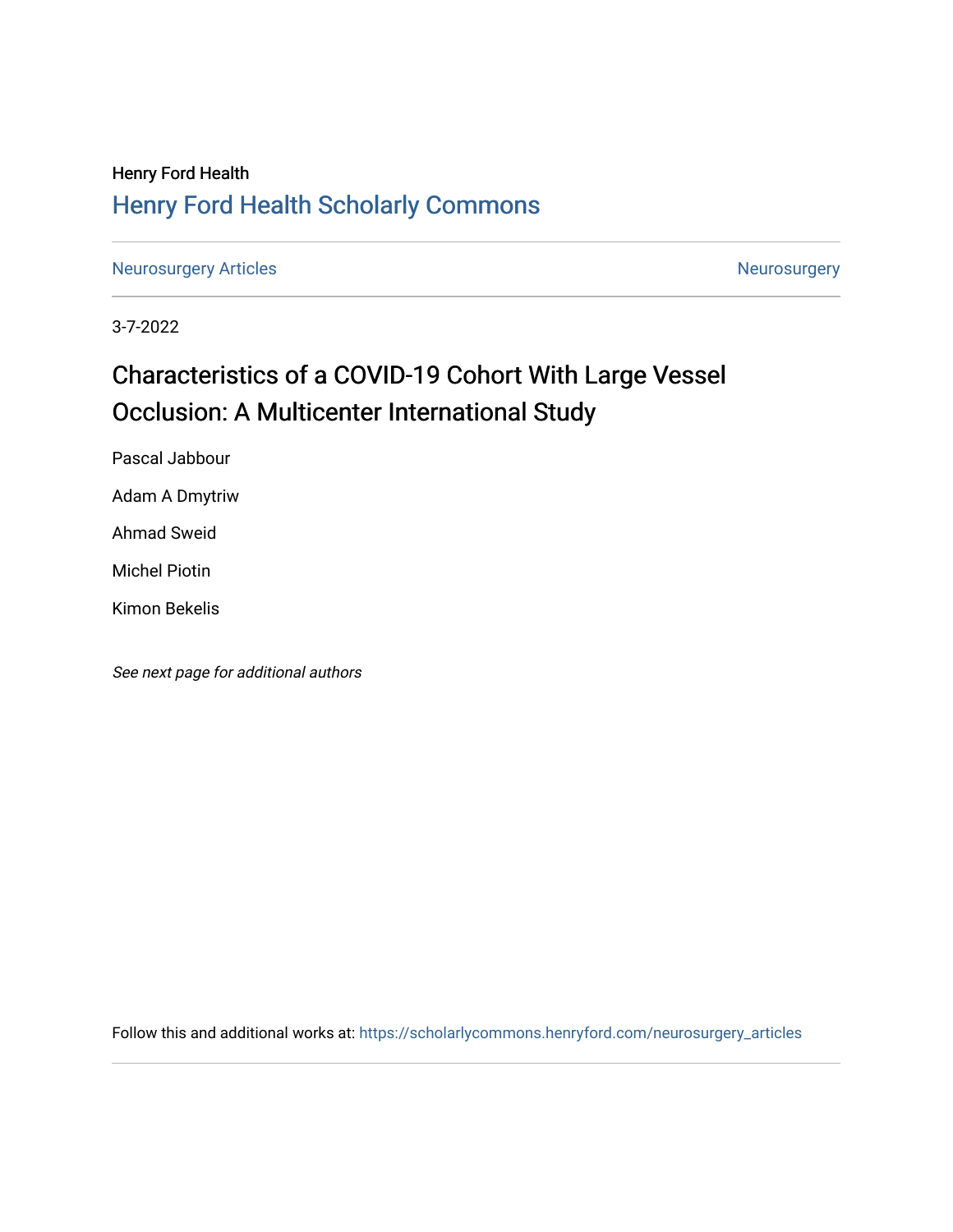# Authors

Pascal Jabbour, Adam A Dmytriw, Ahmad Sweid, Michel Piotin, Kimon Bekelis, Nader Sourour, Eytan Raz, Italo Linfante, Guilherme Dabus, Max Kole, Mario Martínez-Galdámez, Shahid M. Nimjee, Demetrius K. Lopes, Ameer E. Hassan, Peter Kan, Mohammad Ghorbani, Michael R. Levitt, Simon Escalard, Symeon Missios, Maksim Shapiro, Frédéric Clarençon, Mahmoud Elhorany, Daniel Vela-Duarte, Rizwan A. Tahir, Patrick P. Youssef, Aditya S. Pandey, Robert M. Starke, Kareem El Naamani, Rawad Abbas, Bassel Hammoud, Ossama Y. Mansour, Jorge Galvan, Joshua T. Billingsley, Abolghasem Mortazavi, Melanie Walker, Mahmoud Dibas, Fabio Settecase, Manraj K. S. Heran, Anna L. Kuhn, Ajit S. Puri, Bijoy K. Menon, Sanjeev Sivakumar, Ashkan Mowla, Salvatore D'Amato, Alicia M Zha, Daniel Cooke, Mayank Goyal, Hannah Wu, Jake Cohen, David Turkel-Parrella, Andrew Xavier, Muhammad Waqas, Vincent M. Tutino, Adnan Siddiqui, Gaurav Gupta, Anil Nanda, Priyank Khandelwal, Cristina Tiu, Pere C. Portela, Natalia Perez de la Ossa, Xabier Urra, Mercedes de Lera, Juan F. Arenillas, Marc Ribo, Manuel Requena, Mariangela Piano, Guglielmo Pero, Keith De Sousa, Fawaz Al-Mufti, Zafar Hashim, Sanjeev Nayak, Leonardo Renieri, Mohamed A. Aziz-Sultan, Thanh N. Nguyen, Patricia Feineigle, Aman B. Patel, James E. Siegler, Khodr Badih, Jonathan A. Grossberg, Hassan Saad, M. Reid Gooch, Nabeel A. Herial, Robert H. Rosenwasser, Stavropoula Tjoumakaris, and Ambooj Tiwari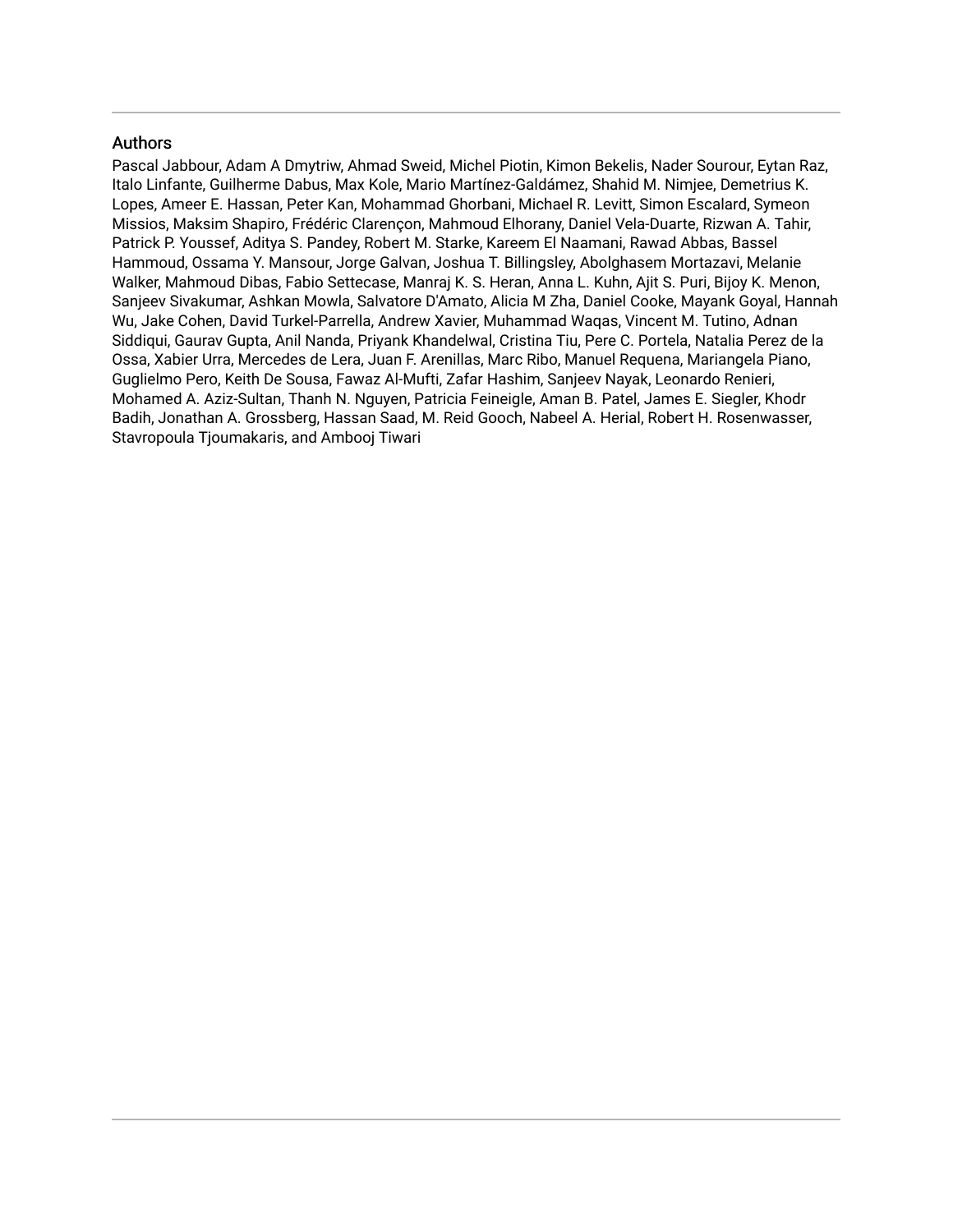Pascal Jabbour, M[D](https://orcid.org/0000-0002-8965-2413) Adam A. Dmytriw, MD, MPH, MSc[‡](#page-3-0) Ahmad Sweid, MD[\\*](#page-3-0) Michel Piotin, MD[§](#page-3-1) Kimon Bekelis, MD<sup>[||](#page-3-1)</sup> Nader Sourour, MD[¶](#page-3-2) Eytan Raz, MD<sup>#</sup> Italo Linfante, M[D\\*\\*](#page-3-3) Guilherme Dabus, MD[\\*\\*](#page-3-3) Max Kole, MD[††](#page-3-4) Mario Martínez-Galdámez, MD<sup>##</sup> Shahid M. Nimjee, MD<sup>§</sup> Demetrius K. Lopes, MD Ameer E. Hassan, DO<sup>®</sup> Peter Kan, MD<sup>[##](#page-3-6)</sup> Mohammad Ghorbani, MD[†††](#page-3-7) Michael R. Levitt, MD<sup>1</sup> Simon Escalard, MD Symeon Missios, MD Maksim Shapiro, MD<sup>+</sup> Frédéric Clarencon, MD<sup>®</sup> Mahmoud Elhorany, MD<sup>®</sup> Daniel Vela-Duarte, MD[\\*\\*](#page-3-3)<br>Rizwan A. Tahir, MD<sup>++</sup> Patrick P. Youssef, MD<sup>§§</sup> Aditya S. Pandey, MD[§§§](#page-3-8) n Kobert M. Starke, M[D||||||](#page-3-9)|<br>Robert M. Starke, MD||||||<br>Kareem El Naamani, MD[\\*](#page-3-0) Rawad Abbas, MD[\\*](#page-3-0) Bassel Hammoud, MD<sup>111</sup> ossama Y. Mansour, MD\*\*\*<br>Ossama Y. Mansour, MD\*\*\*<br>Jorge Galvan, MD<sup>\*\*</sup> Joshua T. Billingsley, MD Abolghasem Mortaz[avi](https://orcid.org/0000-0002-8995-4657), MD[¶¶](#page-3-6) Melanie Walker, MD Mahmoud Dibas, MD<sup>1</sup> Fabio Settecase, MD, MSc<sup>[††††](#page-3-11)</sup> Manraj K. S. Heran, MD<sup>†</sup> Anna L. Kuhn, MD, PhD[‡‡‡‡](#page-3-12)<br>Ajit S. Puri, MD‡‡‡‡ Bijoy K. Menon, MD<sup>[§§§§](#page-3-12)</sup> Sanjeev Sivakumar, MD<sup>[||||||](#page-3-9)</sup><br>Ashkan Mowla, MD<sup>¶¶¶</sup> Salvatore D'Amato, MD<sup>[‡](#page-3-0)</sup> Alicia M. Zha, MD $^{\#}$ Daniel Cooke, MD<sup>\*\*</sup> Mayank Goyal, MD<sup>[§§§§](#page-3-12)</sup> Hannah Wu, MD<sup>[†††††‡‡‡‡‡](#page-3-15)[§§§§§](#page-3-16)</sup> Jake Cohen, MD<sup>†††††</sup>††††[§§§§§](#page-3-16) David Turkel-Parrella, MD<sup>†††††‡‡‡‡[§§§§§](#page-3-16)</sup> Andrew Xavier, MD[||||||||||](#page-3-16)[¶¶¶¶¶](#page-3-17) Muhammad Waqas, MBBS<sup>[#####](#page-3-17)</sup> Vincent M. Tutino, PhD[#####](#page-3-17)<br>Adnan Siddiqui, MD#####<br>Adnan Siddiqui, MD##### Gaurav Gupta, MD\*\*\* Anil Nanda, M[D\\*\\*\\*\\*\\*\\*](#page-3-18) Priyank Khandelwal, MD[\\*\\*\\*\\*\\*\\*](#page-3-18)<br>Cristina Tiu, MD<sup>†††††</sup>†† Pere C. Portela, MD<sup>[‡‡‡‡‡‡](#page-3-19)</sup> Natalia Perez de la Ossa, MD<sup>[§§§§§§](#page-3-20)</sup> Xabier Urra, MD<mark>IIIIIIIIIII</mark><br>Mercedes de Lera, MD<sup>¶¶¶¶¶</sup>¶ Juan F. Arenillas, MD, PhD<sup>¶¶¶¶¶</sup>¶<br>Marc Ribo, MD<sup>[######](#page-3-22)\*\*\*\*\*\*</sup>[\\*\\*\\*\\*\\*\\*\\*](#page-3-23)\*\*\*\* Marc Ribo, MD<sup>[######](#page-3-22)\*\*\*\*\*\*</sup><br>Manuel Requena, MD<sup>#####[\\*\\*\\*\\*\\*\\*\\*](#page-3-23)</sup> Mariangela Piano, MD[†††††††](#page-3-19) Guglielmo Pero, MD[†††††††](#page-3-19)<br>Keith De Sousa, MD<del>‡‡††††</del>† Fawaz Al-Mufti, MD<sup>[§§§§§§§](#page-3-20)</sup><br>Zafar Hashim, MD<sup>||||</sup>|||||||||||| Sanjeev Nayak, MD[||||||||||||||](#page-3-21) Leonardo Renieri, MD<sup>¶¶¶¶¶¶</sup> Mohamed A. Aziz-Sultan, MD<sup>+</sup> Thanh N. Nguyen,  $MD^*$ Patricia Feineigle, PhD[\\*\\*\\*\\*\\*\\*\\*\\*](#page-3-23)<br>Aman B. Patel, MD<sup>[‡](#page-3-0)</sup> James E. Siegler, MD[\\*\\*\\*\\*\\*\\*\\*\\*](#page-3-23)<br>Khodr Badih, BSc<sup>†††††††</sup>† Jonathan A. Grossberg, MD<sup>[‡‡‡‡‡‡‡‡](#page-3-19)</sup> Hassan Saad, MD<sup>+</sup> M. Reid Gooch, M[D\\*](#page-3-0) Nabeel A. Herial, MD, MP[H\\*](#page-3-0) Robert H. Rosenwasser, M[D\\*](#page-3-0) Stavropoula Tjoumakaris, MD[\\*](#page-3-0) Ambooj Tiwari, MD, MPH[†††††‡‡‡‡‡](#page-3-15)[§§§§§](#page-3-16) (Continued on next page)

# Characteristics of a COVID-19 Cohort With Large Vessel Occlusion: A Multicenter International Study

BACKGROUND: The mechanisms and outcomes in coronavirus disease (COVID-19)associated stroke are unique from those of non–COVID-19 stroke. **OBJECTIVE:** To describe the efficacy and outcomes of acute revascularization of large vessel occlusion (LVO) in the setting of COVID-19 in an international cohort. **METHODS:** We conducted an international multicenter retrospective study of consecutively admitted patients with COVID-19 with concomitant acute LVO across 50 comprehensive stroke centers. Our control group constituted historical controls of patients presenting with LVO and receiving a mechanical thrombectomy between January 2018 and December 2020. RESULTS: The total cohort was 575 patients with acute LVO; 194 patients had COVID-19 while 381 patients did not. Patients in the COVID-19 group were younger (62.5 vs 71.2;  $P$  < .001) and lacked vascular risk factors  $(49, 25.3\% \text{ vs } 54, 14.2\%; P = .001)$ . Modified thrombolysis in cerebral infarction 3 revascularization was less common in the COVID-19 group (74, 39.2% vs 252, 67.2%;  $P < .001$ ). Poor functional outcome at discharge (defined as modified Ranklin Scale 3-6) was more common in the COVID-19 group (150, 79.8% vs 132, 66.7%;  $P = 0.004$ ). COVID-19 was independently associated with a lower likelihood of achieving modified thrombolysis in cerebral infarction 3 (odds ratio [OR]: 0.4, 95% CI: 0.2- 0.7;  $P < .001$ ) and unfavorable outcomes (OR: 2.5, 95% Cl: 1.4-4.5;  $P = .002$ ).

CONCLUSION: COVID-19 was an independent predictor of incomplete revascularization and poor outcomes in patients with stroke due to LVO. Patients with COVID-19 with LVO were younger, had fewer cerebrovascular risk factors, and suffered from higher morbidity/ mortality rates.

KEY WORDS: COVID-19, SARS-CoV-2, Central nervous system, Cerebrovascular disease, Hypercoagulable

| Neurosurgery 00:1-9, 2022 | DOI:10.1227/NEU.00000000000001902 | neurosurgery-online.com |
|---------------------------|-----------------------------------|-------------------------|
|---------------------------|-----------------------------------|-------------------------|

ne of the peculiar features of coronavirus disease (COVID-19) is the increased incidence of thrombotic events in multiple organ systems due to multiple factors including the presence of the angiotensinconverting enzyme (ACE)-2 receptor on the

ABBREVIATIONS: ACE, angiotensin-converting enzyme; AIS, acute ischemic stroke; ASPECTS, Alberta Stroke Program Early Computed Tomography Score; ET, endotracheal; GWTG, get with the guidelines; LVO, large vessel occlusion; MT, mechanical thrombectomy; mTICI, modified thrombolysis in cerebral infarction; NIHSS, National Institutes of Health Stroke Scale; sICH, symptomatic intracerebral hemorrhage; TICI, thrombolysis in cerebral infarction; tPA, tissue plasminogen activator; **WHO**, World Health Organization.

Supplemental digital content is available for this article at neurosurgery-online.com.

surface of the vascular endothelium and the hypercoagulable state because of immune dys-regulation.<sup>1-[26](#page-9-1)</sup> Great efforts have been invested in understanding the disease better and elucidating its manifestation and pathophysiology. $1-26$  $1-26$  $1-26$ We have learned a lot about the effect of COVID-19 on the central nervous system, particularly acute ischemic stroke (AIS). There remain limited data on the safety and outcomes of acute revascularization of large vessel occlusion (LVO) in patients with COVID-19. In this international multicenter series, we describe the safety and efficacy of acute revascularization of LVO in the setting of patients with COVID-19 compared with non-COVID-19 patients with LVO. We also examine the characteristics of patients with COVID-19 and identify predictors of complete revascularization and unfavorable outcomes. To the best of our knowledge, this is the largest multicenter study of patients

NEUROSURGERY **VOLUME 00 | NUMBER 00 | NONTH 2022 | 1**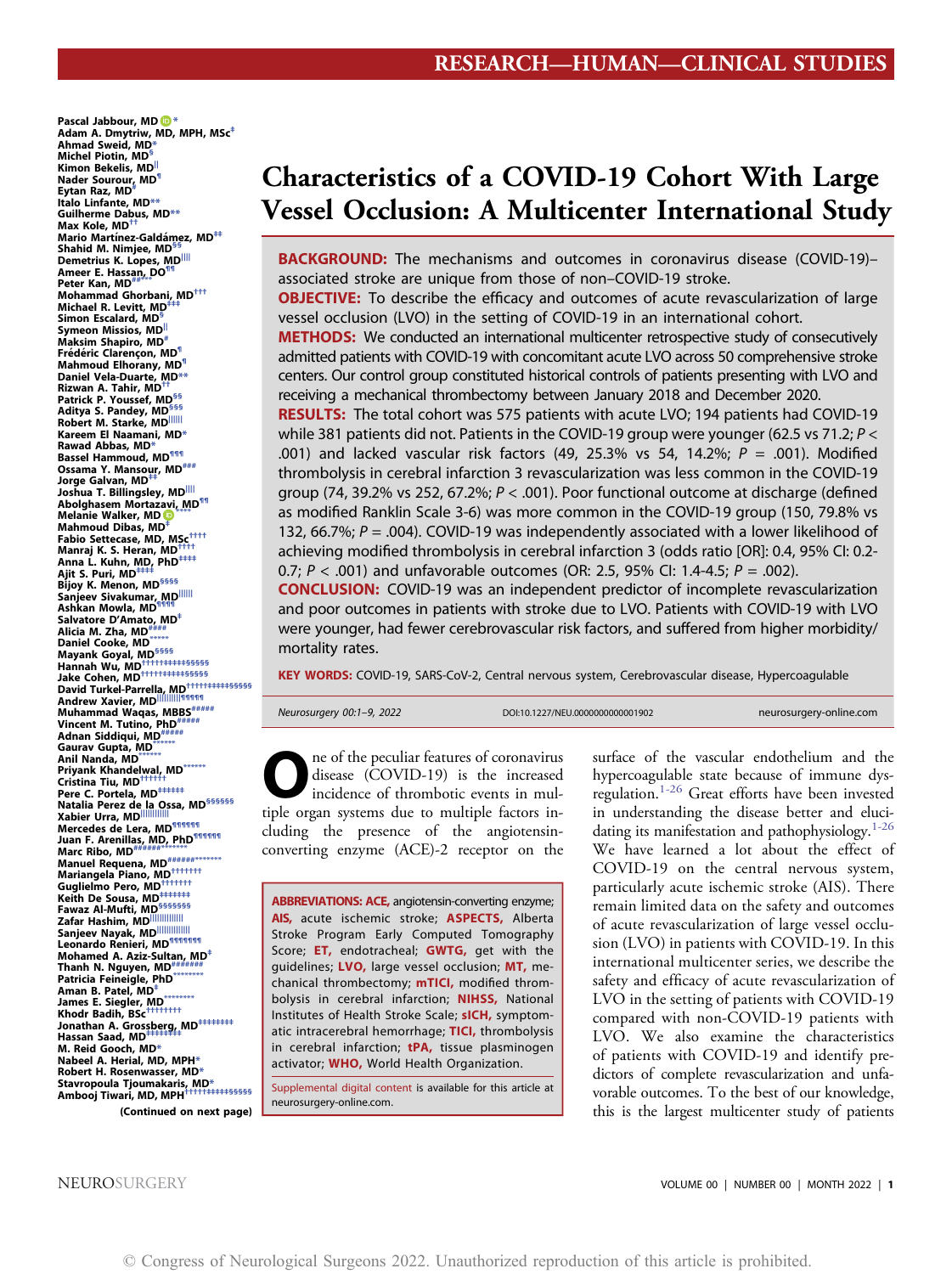with COVID-19 with LVO receiving mechanical thrombectomy (MT).

# METHODS

We conducted an international multicenter retrospective study of patients with COVID-19 with AIS and LVO between February 25 and December 30, 2020 across 48 thrombectomy comprehensive stroke centers, predominantly from North America and Europe. The institutional review board of participating institutions reviewed and approved the study, and patient consent was waived. The remaining methods section is attached as Supplemental Digital Content, [http://links.lww.](http://links.lww.com/NEU/C851) [com/NEU/C851.](http://links.lww.com/NEU/C851)

## Data Sharing Statement

The relevant anonymized patient-level data are available on reasonable request from the authors.

## Ethical Approval

All procedures performed in the studies involving human participants were per the institutional review board ethical standards and national research committee and the 1964 Declaration of Helsinki and its later amendments or comparable ethical standards.

#### (Continued from previous page)

### Informed Consent

The study protocol was reviewed and approved by the University institutional review board. Following our institutional guidelines, all protected health information was removed, and individual patient consent was not required in the analysis of case series.

# RESULTS

The total cohort composite was 575 patients, with 194 patients having concomitant COVID-19 and LVO and 381 patients having only LVO as a control group from 48 centers ([Figure](#page-4-0)). The data are presented in Table [1](#page-5-0).

There was a significant difference in the mean age of the patients with relatively younger patients in the COVID-19 cohort compared with the non–COVID-19 cohort (62.5 + 15.3 years vs  $71.2 + 15.9$  years;  $P < .001$ ). In addition, there was a significantly higher proportion of patients less than or equal to 50 years (30, 18.5% vs 41, 10.8%;  $P = .015$ ). There was a lower proportion of female patients in the COVID-19 group (84, 43.3% vs 305, 80.1%; <0.001). The functional status at stroke onset was significantly different, with a lower proportion of functional independence in the COVID-19 group (modified Ranklin Scale [mRS] 0-2: 153, 90.0% vs 367, 96.3%; 0.002).

<span id="page-3-14"></span><span id="page-3-13"></span><span id="page-3-12"></span><span id="page-3-11"></span><span id="page-3-10"></span><span id="page-3-9"></span><span id="page-3-8"></span><span id="page-3-7"></span><span id="page-3-6"></span><span id="page-3-5"></span><span id="page-3-4"></span><span id="page-3-3"></span><span id="page-3-2"></span><span id="page-3-1"></span><span id="page-3-0"></span>\*Department of Neurological Surgery, Thomas Jefferson University Hospital, Philadelphia, Pennsylvania, USA; ‡ Interventional Neuroradiology & Endovascular Neurosurgery Service, Mass General Brigham Partners, Harvard Medical School, Boston, Massachusetts, USA; <sup>s</sup>Department of Interventional Neuroradiology, Rothschild Foundation Hospital, Paris, France; <sup>II</sup>Department of Neurosurgery Good Samaritan Hospital Medical Center, West Islip, New York, USA; <sup>¶</sup>Department of Interventional Neuroradiology, Pitié-Salpêtrière Hospital, Paris, France; <sup>#</sup>Department of Radiology, New York University Langone Medical Center, New York, New York, USA; \*\*Department of Interventional Neuroradiology & Neuroendovascular Surgery, Miami Cardiac and Vascular Institute, Baptist Hospital of Miami, Miami, Florida, USA; <sup>††</sup>Department of Neurosurgery, Henry Ford Hospital, Detroit, Michigan, USA; <sup>‡†</sup>Department of Interventional Neuroradiology, Hospital Clinico Universitario de Valladolid, Valladolid, Spain; <sup>55</sup>Department of Neurosurgery, The Ohio State University Wexner Medical Center, Columbus, Ohio, USA; <sup>III</sup>Department of Neurosurgery, Advocate Aurora Health, Chicago, Illinois, USA; <sup>11</sup>Department of Neuroscience, Valley Baptist Medical Center/University of Texas Rio Grande Valley, Harlingen, Texas, USA; <sup>##</sup>Department of Neurosurgery, Baylor College of Medicine, Houston, Texas, USA; \*\*\*Department of Neurosurgery, University of Texas Medical Branch, Galveston, Texas, USA; <sup>†††</sup>Department of Neurosurgery, Firoozgar Hospital, Tehran, Iran; <sup>##†</sup>Departments of Neurological Surgery, Radiology, Mechanical Engineering, and Stroke & Applied Neuroscience Center, University of Washington, Seattle, Washington, USA; <sup>§§§</sup>Department of Neurosurgery, University of Michigan, Ann Arbor, Michigan, USA; <sup>IIIII</sup> Department of Neurosurgery & Neuroradiology, University of Miami & Jackson Memorial Hospital, Miami, Florida, USA; <sup>1111</sup> Department of Biomedical Engineering, American University of Beirut, Beirut, Lebanon; ###Department of Neurology and Neuroradiology, Alexandria University Hospital, Al Attarin, Egypt; \*\*\*\*Departments of Neurological Surgery and Stroke & Applied Neuroscience Center, University of Washington, Seattle, Washington, USA; ††††Division of Neuroradiology, Vancouver General Hospital, University of British Columbia, Vancouver, British Columbia, USA; <sup>###</sup>Division of Neurointerventional Radiology, Department of Radiology, UMass Memorial Medical Center, Worcester, Massachusetts, USA; <sup>§§§§</sup>Calgary Stroke Program, Cumming School of Medicine, Calgary, Alberta, Canada; <sup>|||||||</sup>|Department of Medicine (Neurology), Prisma Health Upstate, USC, Greenville, South Carolina, USA; <sup>1111</sup> Department of Neurological Surgery, University of Southern California, Los Angeles, California, USA; ###Department of Neurology, UT Health Science Center, Houston, Texas, USA; \*\*\*\*\*\*Department of Neurointerventional Radiology, San Francisco General Hospital, San Francisco, California, USA; <sup>†††††</sup>Department of Neurology, Brookdale University Hospital, Brooklyn, New York, USA; <sup>‡‡‡††</sup>Department of Neurology, Jamaica Medical Center, Richmond Hill, New York, USA; <sup>55555</sup>Department of Neurology, NYU Lutheran Hospital, Brooklyn, New York, USA; <sup>IIIIIIII</sup>Department of Neurology, Sinai Grace Hospital, Detroit, Michigan, USA; <sup>11111</sup>Department of Neurology, St. Joseph Mercy Health, Ann Arbor, Michigan, USA; <sup>#####</sup>Department of Neurosurgery, University of New York at Buffalo, Buffalo, New York, USA; \*\*\*\*\*\*\*Department of Neurology, Robert Wood Johnson University Hospital, New Brunswick, New Jersey, USA; <sup>††††††</sup>Department of Neurology, University Emergency Hospital Bucharest "Carol Davila" University of Medicine and Pharmacy, Bucharest, Romania; ####Department of Neurology, Hospital Universitari, Bellvitge, Barcelona, Spain; <sup>\$§§§§§</sup>Stroke Unit, Neuroscience Department, Hospital Universitari Germans Trias i Pujol, Badalona, Barcelona, Spain; ||||||||||||Department of Neurology, Hospital Cl´ınic, Barcelona, Spain; ¶¶¶¶¶¶Department of Neurology, Hospital Cl´ınico Universitario, Valladolid, Spain; <sup>#####</sup>Stroke Unit, Department of Neurology, Vall d'Hebron Research Institute, Barcelona, Spain; \*\*\*\*\*\*\*Departament de Medicina, Universitat Autónoma de Barcelona Barcelona, Spain; ††††††Department of Neuroradiology, ASST Grande Ospedale Metropolitano Niguarda, Milan, Italy; ‡####‡Department of Neurology, Eastern Region, Northwell Health, Long Island New York, New York, USA; <sup>§§§§§§§§</sup>Department of Neurology, Radiology, and Neurosurgery, Westchester Medical Center at New York Medical College, Valhalla, New York, USA; <sup>|||||||||||||</sup>Department of Radiology, University Hospital of North Midlands, Stoke-on-Trent, UK; <sup>\*\*\*\*\*\*\*\*\*</sup>Department of Radiology, Neurovascular Unit, Careggi University Hospital, Florence, Italy; <sup>######</sup>Departments of Neurology and Radiology, Boston Medical Center, Boston University School of Medicine, Boston, Massachusetts, USA; \*\*\*\*\*\*\*\*Cooper Neurological Institute, Cooper University Hospital, Camden, New Jersey, USA; ††††††††Department of Physics, University of Toronto, Toronto, Ontario, Canada; ‡‡‡‡‡‡‡‡Department of Neurosurgery, Emory University, Atlanta, Georgia, USA

#### <span id="page-3-25"></span><span id="page-3-24"></span><span id="page-3-23"></span><span id="page-3-22"></span><span id="page-3-21"></span><span id="page-3-20"></span><span id="page-3-19"></span><span id="page-3-18"></span><span id="page-3-17"></span><span id="page-3-16"></span><span id="page-3-15"></span>Correspondence:

Pascal Jabbour, MD, Division of Neurovascular Surgery and Endovascular Neurosurgery, Thomas Jefferson University Hospital, 901 Walnut Street 3rd Floor, Philadelphia PA 19107, USA. Email: [pascal.jabbour@jefferson.edu](mailto:pascal.jabbour@jefferson.edu)

Received, June 22, 2021. Accepted, December 6, 2021. Published Online, March 7, 2022.

© Congress of Neurological Surgeons 2022. All rights reserved.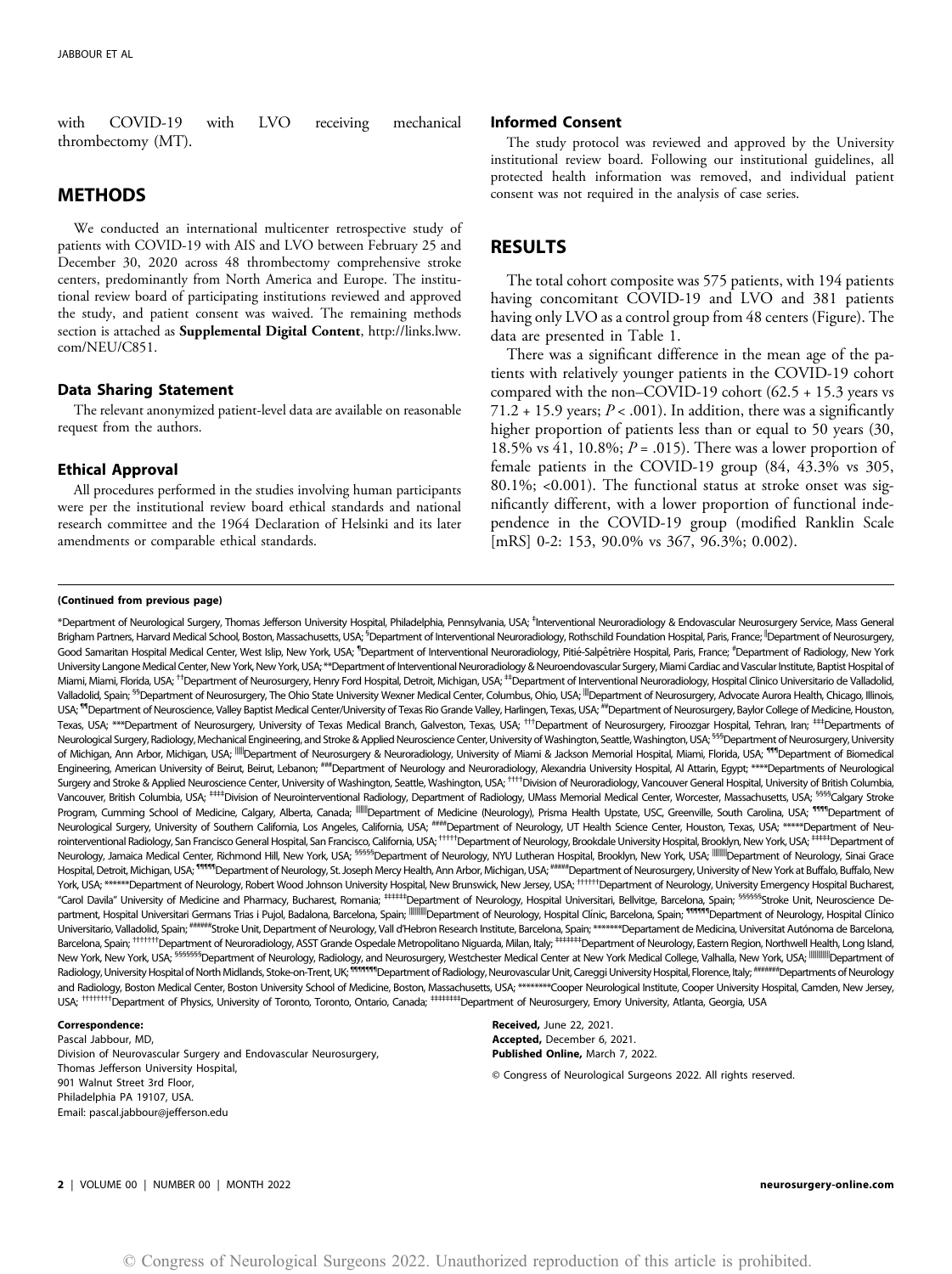

<span id="page-4-0"></span>analysis between COVID-19 group and the control group for outcomes. COVID-19, coronavirus disease; TICI, thrombolysis in cerebral infarction.

#### Comorbidities

Chronic heart disease  $(35, 18.0\% \text{ vs } 131, 34.4\% \text{ vs; } P < .001)$ and atrial fibrillation  $(47, 24.2\% \text{ vs } 148, 39.6\%; P < .001)$  were lower while diabetes mellitus type II was significantly higher (59, 30.4% vs 86, 22.9%;  $P = .050$  in the COVID-19 group. Hypertension, chronic lung disease, and chronic liver disease frequency were similar between both groups. Moreover, lack of traditional cerebrovascular risk factors was observed at a higher proportion in the COVID-19 group  $(49, 25.3\% \text{ vs } 54, 14.2\%; P = .001).$ 

## COVID-19 Characteristics

The severity of COVID-19 on stroke onset was moderate in 75.5% of cases (139), severe in 15.8% (29), and critical in 8.7% (16). The mean duration between COVID-19 symptoms and stroke onset was  $9.1 + 11.6$  days, and  $34.1\%$  cases (62) of the COVID-19 group had a stroke as the initial manifestation of the COVID-19 disease.

### Stroke Characteristics

The Alberta Stroke Program Early Computed Tomography Score (ASPECTS) at admission was lower in the COVID-19 group (8 vs 9;  $P \leq .001$ ) while the National Institutes of Health Stroke Scale (NIHSS) score at admission was higher in the COVID-19 group (17.5; vs 14;  $P \le 0.001$ ) ([Figure](#page-4-0) A).

The mean number of involved vessels  $(1.5 + 0.8; \text{vs } 1.2 + 0.5;$  $P = .004$ ) and involvement of more than 1 vessel (32, 32.6% vs 79, 20.8%;  $P = .006$ ) were higher in the COVID-19 group. Regarding location of the occlusion (anterior vs posterior circulation), there was no significant difference between both groups (anterior circulation: 89, 91.8% vs 341, 89.9%; P = .597).

The duration between stroke onset to hospital admission (in hours) was lower in the COVID-19 group (4.5 + 5.1 hours; vs 7.1 + 5.8 hours;  $P \le 0.001$ ) while door to arterial access was higher in the COVID-19 group  $(1.6 + 1.9)$  hours vs  $1.2 + 1.3$  hours;  $P = .005$ ).

## Stroke Treatment

For stroke treatment, tissue plasminogen activator (tPA) administration was similar between both groups (62, 34.3% vs 130, 34.8%;  $P = .907$ ). A higher proportion of MT procedures were performed under general anesthesia in the COVID-19 group (58, 31.5% vs 72, 19.1%;  $P \le 0.001$ ).

The number of thrombectomy attempts was similar between both groups  $(1.9 + 1.4 \text{ vs } 1.9 + 1.2; P = .859)$ . Extracranial stenting was similar, whereas intracranial stenting was higher in the control group  $(7, 3.6\% \text{ vs } 39, 10.2\%; P = .005)$ .

The procedure duration to complete the MT procedure was prolonged by 11 mins in the COVID-19 group (62.2 + 47.3 vs 51.9 + 31.9;  $P = .002$ ). Favorable revascularization (modified thrombolysis in cerebral infarction [mTICI] 2b-3) was similar between both groups (158, 83.6% vs 326, 86.9%;  $P = .284$ ). However, complete revascularization (mTICI 3) was observed at a lower proportion in the COVID-19 group (74, 39.2% vs 252, 67.2%;  $P < .001$ ).

#### Complications, Functional Outcomes, and Mortality

There was no significant difference in symptomatic intracerebral hemorrhage (sICH) (8, 4.1% vs 20, 5.3%;  $P = .683$ ) nor was there a significant difference in NIHSS score at 24 hours postthrombectomy (10 vs 11;  $P = .710$ ) between both groups.

The length of hospital stay was longer in the COVID-19 group by 9.4 days (17.8 + 19.3 days vs 8.4 + 8.6 days;  $P \text{ ≤ .001}$ ). Poor functional outcome at discharge (150, 79.8% vs 132, 66.7%;  $P =$ .004) was observed more frequently in the COVID-19 group, and favorable functional outcome at 90 days (20, 18.9% vs 144, 47.4%;  $P < .001$ ) was observed less frequently in the COVID-19 group.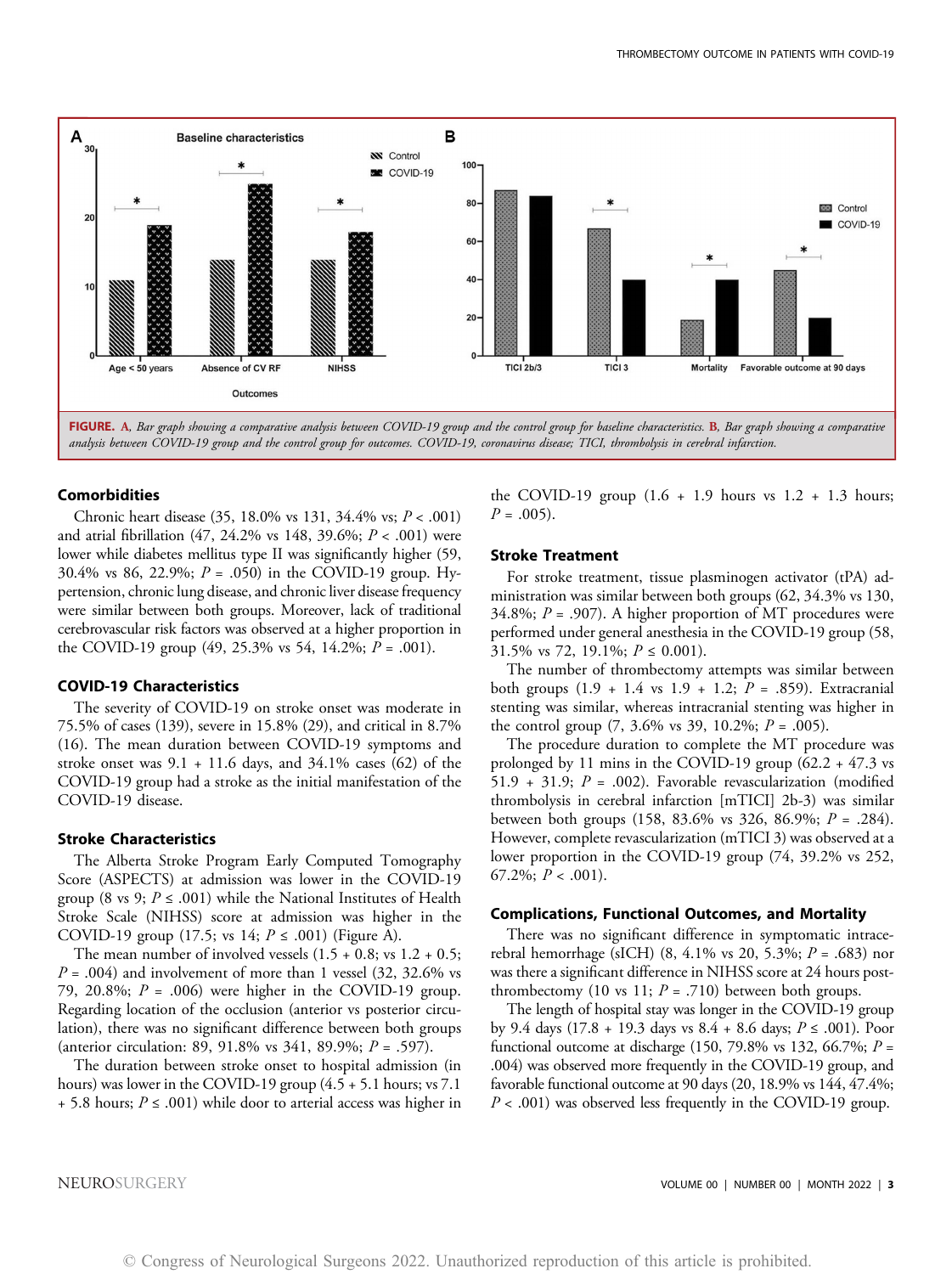<span id="page-5-0"></span>

| TABLE 1. Baseline Characteristics and Technical and Procedural Outcomes in Patients With Acute Ischemic Stroke in the Setting of COVID-19 |                                                                                                                |                                                                                           |                 |  |  |  |  |  |
|-------------------------------------------------------------------------------------------------------------------------------------------|----------------------------------------------------------------------------------------------------------------|-------------------------------------------------------------------------------------------|-----------------|--|--|--|--|--|
|                                                                                                                                           | <b>Cohort-patients with COVID-19</b><br>Mean (SD, range)<br>N $(%)$ , mean $\pm$ SD;<br>95% CI; Median (range) | <b>Non-COVID-19 patients</b><br>Mean<br>N $(%),$ mean $\pm$ SD;<br>95% CI; median (range) |                 |  |  |  |  |  |
| <b>Variable</b>                                                                                                                           | $(n = 194)$                                                                                                    | $(n = 381)$                                                                               | P-value         |  |  |  |  |  |
| <b>Baseline characteristics</b>                                                                                                           |                                                                                                                |                                                                                           |                 |  |  |  |  |  |
| Age $(y)$                                                                                                                                 | $62.5 + 15.3$ ; 60.0-64.8                                                                                      | $71.2 + 15.9; 69.5 - 72.8$                                                                | $-.001$         |  |  |  |  |  |
| Age $<$ 50 y                                                                                                                              | 30(15.5)                                                                                                       | 41 (10.8)                                                                                 | .015            |  |  |  |  |  |
| Sex (female)                                                                                                                              | 84 (43.3)                                                                                                      | 305 (80.1)                                                                                | $-.001$         |  |  |  |  |  |
| Prestroke mRS                                                                                                                             |                                                                                                                |                                                                                           | .002            |  |  |  |  |  |
| $0 - 2$                                                                                                                                   | 153 (90.0)                                                                                                     | 367 (96.3)                                                                                |                 |  |  |  |  |  |
| $3 - 5$                                                                                                                                   | 17(10.0)                                                                                                       | 14(3.7)                                                                                   |                 |  |  |  |  |  |
| Comorbidities                                                                                                                             |                                                                                                                |                                                                                           |                 |  |  |  |  |  |
| Hypertension                                                                                                                              | 119(61.3)                                                                                                      | 266 (69.8)                                                                                | .098            |  |  |  |  |  |
| Chronic heart disease                                                                                                                     | 35 (18.0)                                                                                                      | 131 (34.4)                                                                                | <.001           |  |  |  |  |  |
| Chronic lung disease                                                                                                                      | 44 (22.7)                                                                                                      | 75 (19.7)                                                                                 | .402            |  |  |  |  |  |
| Chronic kidney disease<br>Chronic liver disease                                                                                           | 19 (9.8)                                                                                                       | 6(6.9)                                                                                    | .446<br>.148    |  |  |  |  |  |
| Diabetes mellitus type II                                                                                                                 | 10(5.2)                                                                                                        | 10(2.6)                                                                                   |                 |  |  |  |  |  |
| Atrial fibrillation                                                                                                                       | 59 (30.4)<br>47 (21.6)                                                                                         | 86 (22.6)<br>148 (38.8)                                                                   | .050<br>$-.001$ |  |  |  |  |  |
| New onset atrial fibrillation                                                                                                             | 13(6.7)                                                                                                        |                                                                                           |                 |  |  |  |  |  |
| Absence of cerebrovascular risk factors                                                                                                   | 49 (25.3)                                                                                                      | 54 (14.2)                                                                                 | .001            |  |  |  |  |  |
| <b>COVID-19 characteristics</b>                                                                                                           |                                                                                                                |                                                                                           |                 |  |  |  |  |  |
| Severity per WHO classification                                                                                                           |                                                                                                                |                                                                                           |                 |  |  |  |  |  |
| Moderate                                                                                                                                  | 139 (75.5)                                                                                                     |                                                                                           |                 |  |  |  |  |  |
| Severe                                                                                                                                    | 29 (15.8)                                                                                                      |                                                                                           |                 |  |  |  |  |  |
| Critical                                                                                                                                  | 16(8.7)                                                                                                        |                                                                                           |                 |  |  |  |  |  |
| Stroke as initial presentation of COVID-19                                                                                                | 62 (32)                                                                                                        |                                                                                           |                 |  |  |  |  |  |
| Duration between COVID-19 diagnosis                                                                                                       | $9.1 + 11.6$ ; 7.3-10.8                                                                                        |                                                                                           |                 |  |  |  |  |  |
| and stroke onset (d)                                                                                                                      |                                                                                                                |                                                                                           |                 |  |  |  |  |  |
| <b>Stroke characteristics</b>                                                                                                             |                                                                                                                |                                                                                           |                 |  |  |  |  |  |
| <b>ASPECTS</b>                                                                                                                            | 8; 8.0-9.0                                                                                                     | 9; 9.0-10.0                                                                               | $-.001$         |  |  |  |  |  |
| No. of involved LVO                                                                                                                       | $1.5 + 0.8; 1.3 - 1.6$                                                                                         | $1.2 + 0.5; 1.2 - 1.3$                                                                    | .004            |  |  |  |  |  |
| No. of involved LVO                                                                                                                       |                                                                                                                |                                                                                           | .006            |  |  |  |  |  |
| One vessel                                                                                                                                | 66 (67.3)                                                                                                      | 300 (79.2)                                                                                |                 |  |  |  |  |  |
| More than 1 yessel                                                                                                                        | 32 (32.7)                                                                                                      | 79 (20.8)                                                                                 |                 |  |  |  |  |  |
| Stroke location (anterior circulation)                                                                                                    | 89 (90.8)                                                                                                      | 341 (90)                                                                                  | .597            |  |  |  |  |  |
| Stroke onset to hospital door (h)                                                                                                         | $4.5 + 5.1$ ; 3.6-5.3                                                                                          | $7.1 + 5.8; 6.3 - 7.8$                                                                    | $-.001$         |  |  |  |  |  |
| Door to arterial access (h)                                                                                                               | $1.6 + 1.9; 1.3 - 1.9$                                                                                         | $1.2 + 1.3$ ; 1.0-1.3                                                                     | .005            |  |  |  |  |  |
| NIHSS at admission                                                                                                                        | 17.5; 15.0-19.0                                                                                                | 14.0; 13.0-15.0                                                                           | $-.001$         |  |  |  |  |  |
| <b>Stroke treatment</b>                                                                                                                   |                                                                                                                |                                                                                           |                 |  |  |  |  |  |
| Tissue plasminogen activator                                                                                                              | 62 (32)                                                                                                        | 130 (34.1)                                                                                | .907            |  |  |  |  |  |
| Airway control (intubation)                                                                                                               | 58 (29.9)                                                                                                      | /2(18.9)                                                                                  | <.001           |  |  |  |  |  |
| No. of thrombectomy passes                                                                                                                | $1.9 + 1.4; 1.7 - 2.1$                                                                                         | $1.9 + 1.2; 1.8 - 2.0$                                                                    | .859            |  |  |  |  |  |
| <b>Stenting</b>                                                                                                                           | 13(6.7)                                                                                                        | 53 (13.9)                                                                                 | .086            |  |  |  |  |  |
| Intracranial                                                                                                                              | 7(3.6)                                                                                                         | 39 (10.2)                                                                                 | .005            |  |  |  |  |  |
| Extracranial                                                                                                                              | 6(3.1)                                                                                                         | 14(3.7)                                                                                   | .813            |  |  |  |  |  |
| Procedure duration (min)                                                                                                                  | $62.2 + 47.3$ ; 55.4-68.9                                                                                      | $51.9 + 31.9$ ; 48.7-55.2                                                                 | .002            |  |  |  |  |  |
| mTICI score                                                                                                                               |                                                                                                                |                                                                                           |                 |  |  |  |  |  |
| $2B-3$                                                                                                                                    | 158 (81.4)                                                                                                     | 326 (85.6)                                                                                | .284            |  |  |  |  |  |
| 3                                                                                                                                         | 74 (38.1)                                                                                                      | 252 (66.1)                                                                                | $-.001$         |  |  |  |  |  |
| <b>Outcomes</b>                                                                                                                           |                                                                                                                |                                                                                           |                 |  |  |  |  |  |
| <b>Complications</b>                                                                                                                      |                                                                                                                |                                                                                           | .002            |  |  |  |  |  |
| Asymptomatic                                                                                                                              | 9(4.6)                                                                                                         | 54 (14.2)                                                                                 |                 |  |  |  |  |  |
| Symptomatic                                                                                                                               | 11(5.7)                                                                                                        | 22(5.8)                                                                                   |                 |  |  |  |  |  |
| sICH                                                                                                                                      | 8(4.1)                                                                                                         | 20(5.3)                                                                                   | .683            |  |  |  |  |  |
| NIHSS 24 h after MT                                                                                                                       | 10.0; 7.0-12.0                                                                                                 | 11.0; 9.0-13.0                                                                            | .710            |  |  |  |  |  |
| Length of hospital stay (d)                                                                                                               | $17.8 + 19.3$ ; 14.8-20.8                                                                                      | $8.4 + 8.6$ ; 7.5-9.2                                                                     | $-.001$         |  |  |  |  |  |

4 | VOLUME 00 | NUMBER 00 | MONTH 2022 neurosurgery-online.com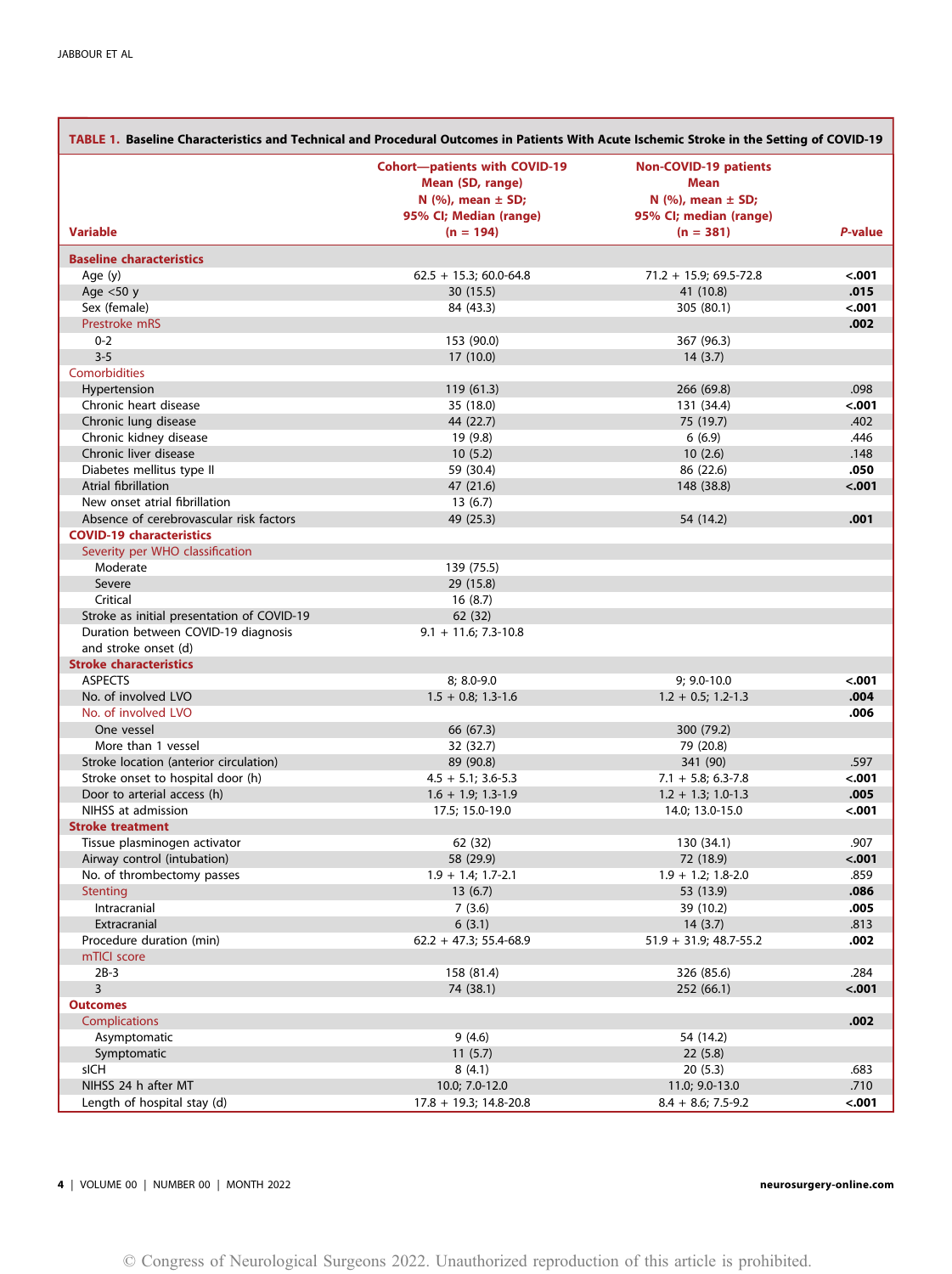| <b>TABLE 1. Continued.</b> |                                                                                                                                |                                                                                                            |         |
|----------------------------|--------------------------------------------------------------------------------------------------------------------------------|------------------------------------------------------------------------------------------------------------|---------|
| <b>Variable</b>            | <b>Cohort-patients with COVID-19</b><br>Mean (SD, range)<br>N $(\%)$ , mean $\pm$ SD;<br>95% CI; Median (range)<br>$(n = 194)$ | <b>Non-COVID-19 patients</b><br>Mean<br>N $(\%)$ , mean $\pm$ SD;<br>95% CI; median (range)<br>$(n = 381)$ | P-value |
| mRS at discharge (3-6)     | 150 (77.3)                                                                                                                     | 132 (34.6)                                                                                                 | .004    |
| mRS at 90 d (0-3)          | 20(10.3)                                                                                                                       | 144 (37.8)                                                                                                 | $-.001$ |
| Mortality (in hospital)    | 75 (38.7)                                                                                                                      | 70 (18.4)                                                                                                  | $-.001$ |

ASPECTS, Alberta Stroke Program Early Computed Tomography Score; COVID-19, coronavirus disease; LVO, large vessel occlusion; mRS, modified Ranklin Scale; MT, mechanical thrombectomy; mTICI, modified thrombolysis in cerebral infarction; NIHSS, National Institutes of Health Stroke Scale; SD, standard deviation; sICH, symptomatic intracerebral hemorrhage; WHO, World Health Organization. Bold values indicate statistically significant value  $P \leq .05$ .

Mortality rate was higher by more than 2-fold in the COVID-19 group (75, 40.3% vs 70, 18.5%; P < .001) [\(Figure](#page-4-0) B).

## Predictors of Revascularization mTICI 3

Univariate and multivariate analyses are presented in Table [2](#page-6-0). Factors associated with good revascularization outcomes were female sex (odds ratio [OR]: 3.0, 95% CI: 1.7-5.4; P < .001), COVID-19 positivity (OR: 0.2, 95% CI: 0.3-0.5; P < .001), chronic heart disease (OR: 2.3, 95% CI: 1.4-4.1; P = .003), ASPECTS (OR: 1.2, 95% CI: 1.0-1.3; P = .001), number of vessels involved (OR: 0.7, 95% CI: 0.5-0.9; P = .017), and NIHSS score at admission (OR: 0.9, 95% CI: 0.9-1.0; P = .05) before propensity score analysis. After matching, female sex (OR: 1.7, 95% CI: 1.0-2.8;  $P = .02$ ), COVID-19 positivity (OR: 0.3, 95% CI: 0.2-0.6; P < .001), ASPECTS (OR: 1.2, 95% CI:

1.1-1.4; P = .005), and NIHSS at admission (OR: 1.0, 95% CI: 0.9-1.0;  $P = .03$ ) remained statistically significant in addition to chronic kidney diseases (OR: 2.7, 95% CI: 1.1-6.5; P = .026). Moreover, multivariate analysis performed after matching showed that the independent predictors of good revascularization are female sex (OR: 2.2, 95% CI: 1.2-3.9; P = .007), COVID positivity (OR: 0.4, 95% CI: 0.2-0.8; P = .004), chronic kidney diseases (OR: 3.0, 95% CI: 1.1-8.0;  $P = .034$ ), and ASPECTS (OR: 1.2, 95% CI: 1.0-1.4;  $P = .014$ ) (Table [2\)](#page-6-0).

# Predictors of Unfavorable Outcomes (modified Ranklin Scale 3-6)

Univariate and multivariate analyses are presented in Table [3](#page-7-0). Factors associated with unfavorable outcomes were COVID-19 positivity (OR: 1.9, 95% CI: 1.2-3.1; P = .004), ASPECTS

TABLE 2. Univariate and Multivariable Analyses for Variables Associated With Revascularization mTICI 3 Before and After Propensity Score Analysis

|                                     | <b>Univariate</b> |             |         | <b>Univariate after propensity</b><br>score analysis |             |         | <b>Multivariate</b> |             |         |
|-------------------------------------|-------------------|-------------|---------|------------------------------------------------------|-------------|---------|---------------------|-------------|---------|
| <b>Variable</b>                     | <b>OR</b>         | 95% CI      | P-value | <b>OR</b>                                            | 95% CI      | P-value | <b>OR</b>           | 95% CI      | P-value |
| Sex (female)                        | 3.0               | $1.7 - 5.4$ | $-.001$ | 1.7                                                  | $1.0 - 2.8$ | .02     | 2.2                 | $1.2 - 3.9$ | .007    |
| Decreasing age                      | 1.0               | $0.9 - 1.0$ | .195    |                                                      |             |         |                     |             |         |
| COVID-19                            | 0.3               | $0.2 - 0.5$ | $-.001$ | 0.3                                                  | $0.2 - 0.6$ | < .001  | 0.4                 | $0.2 - 0.8$ | .004    |
| Chronic heart disease               | 2.3               | $1.4 - 4.1$ | .003    |                                                      |             |         |                     |             |         |
| Chronic kidney disease              | 1.5               | $0.6 - 3.6$ | .348    | 2.7                                                  | $1.1 - 6.5$ | .026    | 3.0                 | $1.1 - 8.0$ | .034    |
| <b>ASPECTS</b>                      | 1.2               | $1.0 - 1.3$ | .001    | 1.2                                                  | $1.1 - 1.4$ | .005    | 1.2                 | $1.0 - 1.4$ | .014    |
| Atrial fibrillation                 | 1.4               | $0.9 - 2.0$ | .054    |                                                      |             |         |                     |             |         |
| No. of vessels involved             | 0.7               | $0.5 - 0.9$ | .017    |                                                      |             |         |                     |             |         |
| LVO location (anterior circulation) | 0.9               | $0.5 - 1.7$ | .749    |                                                      |             |         |                     |             |         |
| Tissue plasminogen activator        | 1.0               | $0.7 - 1.4$ | .060    |                                                      |             |         |                     |             |         |
| NIHSS at admission                  | 0.9               | $0.9 - 1.0$ | .050    | 1.0                                                  | $0.9 - 1.0$ | .03     |                     |             |         |
| Onset to door                       | 1.0               | $0.9 - 1.0$ | .070    |                                                      |             |         |                     |             |         |
| Onset to arterial access            | 1.0               | $0.9 - 1.0$ | .229    |                                                      |             |         |                     |             |         |

ASPECTS, Alberta Stroke Program Early Computed Tomography Score; COVID-19, coronavirus disease; LVO, large vessel occlusion; NIHSS, National Institutes of Health Stroke Scale; OR, odds ratio.

<span id="page-6-0"></span>Bold values indicate statistically significant value  $P \leq .05$ .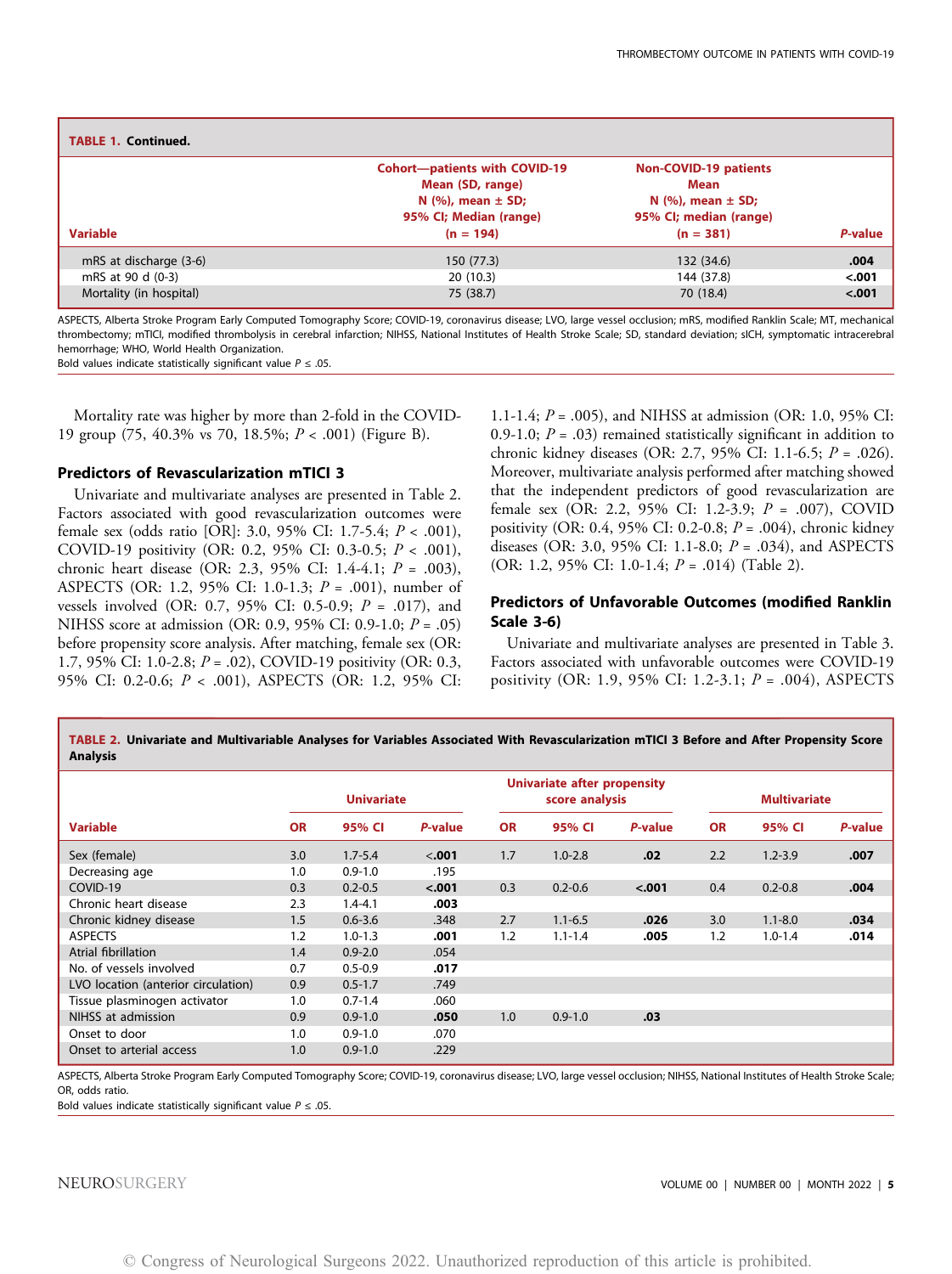|                                     | <b>Univariate</b> |              |         | <b>Univariate after propensity</b><br>score analysis |             |         | <b>Multivariate after propensity</b><br>score analysis |             |         |
|-------------------------------------|-------------------|--------------|---------|------------------------------------------------------|-------------|---------|--------------------------------------------------------|-------------|---------|
| <b>Variable</b>                     | <b>OR</b>         | 95% CI       | P-value | <b>OR</b>                                            | 95% CI      | P-value | <b>OR</b>                                              | 95% CI      | P-value |
| Sex (female)                        | 0.9               | $0.6 - 1.5$  | .736    |                                                      |             |         |                                                        |             |         |
| Increasing age                      | 1.0               | $1.0 - 1.0$  | .012    | 1.0                                                  | $1.0 - 1.0$ | .038    | 1.0                                                    | $1.0 - 1.1$ | .016    |
| COVID-19                            | 1.9               | $1.2 - 3.1$  | .004    | 2.5                                                  | $1.3 - 5.1$ | .008    | 2.6                                                    | $1.1 - 5.8$ | .025    |
| NIHSS at admission                  | 1.1               | $1.1 - 1.1$  | $-.001$ | 1.1                                                  | $1.1 - 1.2$ | < .001  | 1.1                                                    | $1.0 - 1.1$ | .005    |
| Baseline functional status          | 1.6               | $1.1 - 2.4$  | .011    | 2.3                                                  | $1.1 - 4.9$ | .026    |                                                        |             |         |
| Chronic heart disease               | 0.8               | $0.5 - 1.5$  | .619    |                                                      |             |         |                                                        |             |         |
| Chronic lung disease                | 0.9               | $0.5 - 1.6$  | .821    |                                                      |             |         |                                                        |             |         |
| Chronic kidney disease              | 1.5               | $0.6 - 3.5$  | .348    |                                                      |             |         |                                                        |             |         |
| Chronic liver disease               | 2.6               | $0.6 - 11.7$ | .205    |                                                      |             |         |                                                        |             |         |
| Hypertension                        | 1.4               | $0.8 - 2.2$  | .186    |                                                      |             |         |                                                        |             |         |
| Diabetes mellitus type II           | 1.4               | $0.8 - 2.4$  | .180    | 2.5                                                  | $1.2 - 5.5$ | .019    |                                                        |             |         |
| Atrial fibrillation                 | 0.8               | $0.5 - 1.3$  | .359    |                                                      |             |         |                                                        |             |         |
| <b>ASPECTS</b>                      | 0.8               | $0.7 - 0.9$  | .002    | 0.7                                                  | $0.6 - 0.9$ | .005    |                                                        |             |         |
| No. of vessels involved             | 1.1               | $0.7 - 1.7$  | .578    |                                                      |             |         |                                                        |             |         |
| LVO location (anterior circulation) | 1.2               | $0.5 - 2.8$  | .682    |                                                      |             |         |                                                        |             |         |
| Tissue plasminogen activator        | 0.8               | $0.5 - 1.2$  | .267    |                                                      |             |         |                                                        |             |         |
| Onset to door                       | 1.0               | $0.9 - 1.0$  | .280    | 1.0                                                  | $1.0 - 1.0$ | .045    |                                                        |             |         |
| Onset to arterial access            | 0.9               | $0.9 - 1.0$  | .031    | 1.0                                                  | $1.0 - 1.0$ | .035    |                                                        |             |         |
| <b>General ET intubation</b>        | 0.8               | $0.5 - 1.4$  | .448    |                                                      |             |         |                                                        |             |         |
| Stenting                            | 0.9               | $0.5 - 1.9$  | .908    |                                                      |             |         |                                                        |             |         |
| Procedure duration                  | 1.0               | $0.9 - 1.0$  | .053    |                                                      |             |         |                                                        |             |         |
| <b>TICI 2B-3</b>                    | 0.4               | $0.2 - 0.8$  | .009    | 0.6                                                  | $0.4 - 0.9$ | .015    | 0.6                                                    | $0.4 - 1.0$ | .042    |

TABLE 3. Univariate and Multivariate Analyses for Variables Associated With Unfavorable Outcomes (mRS 3-6) Before and After Propensity Score Analysis

<span id="page-7-0"></span>ASPECTS, Alberta Stroke Program Early Computed Tomography Score; COVID-19, coronavirus disease; ET, endotracheal; LVO, large vessel occlusion; NIHSS, National Institutes of Health Stroke Scale; OR, odds ratio; TICI, thrombolysis in cerebral infarction. Bold values indicate statistically significant value  $P < .05$ 

(OR: 0.8, 95% CI: 0.7-0.9;  $P = .002$ ), NIHSS score at admission (OR: 1.1, 95% CI: 1.1-1.1;  $P < .001$ ), onset to arterial access time (OR: 0.9, 95% CI: 0.9-1.0;  $P = .031$ ), and thrombolysis in cerebral infarction (TICI) 2b-3 revascularization (OR: 0.4, 95% CI: 0.2-0.8;  $P = .009$ ) before propensity score analysis. After matching, COVID-19 positivity (OR: 2.5, 95% CI: 1.3- 5.1;  $P = .008$ ), ASPECTS (OR: 0.7, 95% CI: 0.6-0.9;  $P = .005$ ), NIHSS at admission (OR: 1.1, 95% CI: 1.1-1.2; P < .001), onset to arterial access time (OR: 1.0, 95% CI: 1.0-1.0;  $P =$ .035), and TICI 2b-3 revascularization (OR: 0.6, 95% CI: 0.4- 0.9;  $P = .015$ ) remained statistically significant in addition to increasing age (OR: 1.0, 95% CI: 1.0-1.0;  $P = .038$ ), baseline functional status (OR: 2.3, 95% CI: 1.1-4.9;  $P = .026$ ), diabetes mellitus type 2 (OR: 2.5, 95% CI: 1.2-5.5;  $P = .019$ ), and onset to door time (OR: 1.0, 95% CI: 1.0-1.0;  $P = .045$ ). Moreover, multivariate analysis performed after matching showed that the independent predictors of unfavorable outcomes are COVID positivity (OR: 2.6, 95% CI: 1.1-5.8;  $P =$ .025), increasing age (OR: 1.0, 95% CI: 1.0-1.1;  $P = .016$ ), NIHSS at admission (OR: 1.1, 95% CI: 1.0-1.1; P = .005), and TICI 2b-3 (OR: 0.6, 95% CI: 0.4-1.0; P = .042) (Table [3](#page-7-0)).

# **DISCUSSION**

### Key Points

This multicenter, comparative, retrospective study demonstrates that patients with COVID-19 with concomitant LVO have a grim prognosis, with a mortality rate reaching 40%. Moreover, COVID-19 increases the likelihood by 2.5-fold for unfavorable outcomes; in addition, it decreases the likelihood to achieve complete revascularization by 60%. Our findings further corroborate past series reporting poor outcomes in patients developing AIS in the setting of COVID-19.[27](#page-9-2)-[34](#page-10-0) Moreover, previous efforts have demonstrated that COVID-19 was an independent predictor for LVO, poor outcomes, and increased mortality.<sup>[33,](#page-10-1)[35-](#page-10-2)[37](#page-10-3)</sup> The degree of recovery after an AIS is dependent on a complex set of factors that can be categorized into patient's characteristics (baseline functional status and comorbidities), stroke characteristics (severity and time lag to treat), concomitant pathologies, and complications. Ischemic brain tissue is highly vulnerable and requires optimal conditions for a potential recovery. The milieu produced by COVID-19 is the complete opposite of an optimal condition. COVID-19 induces vasculopathy, hypercoagulable state, myocarditis, arrhythmias, thrombotic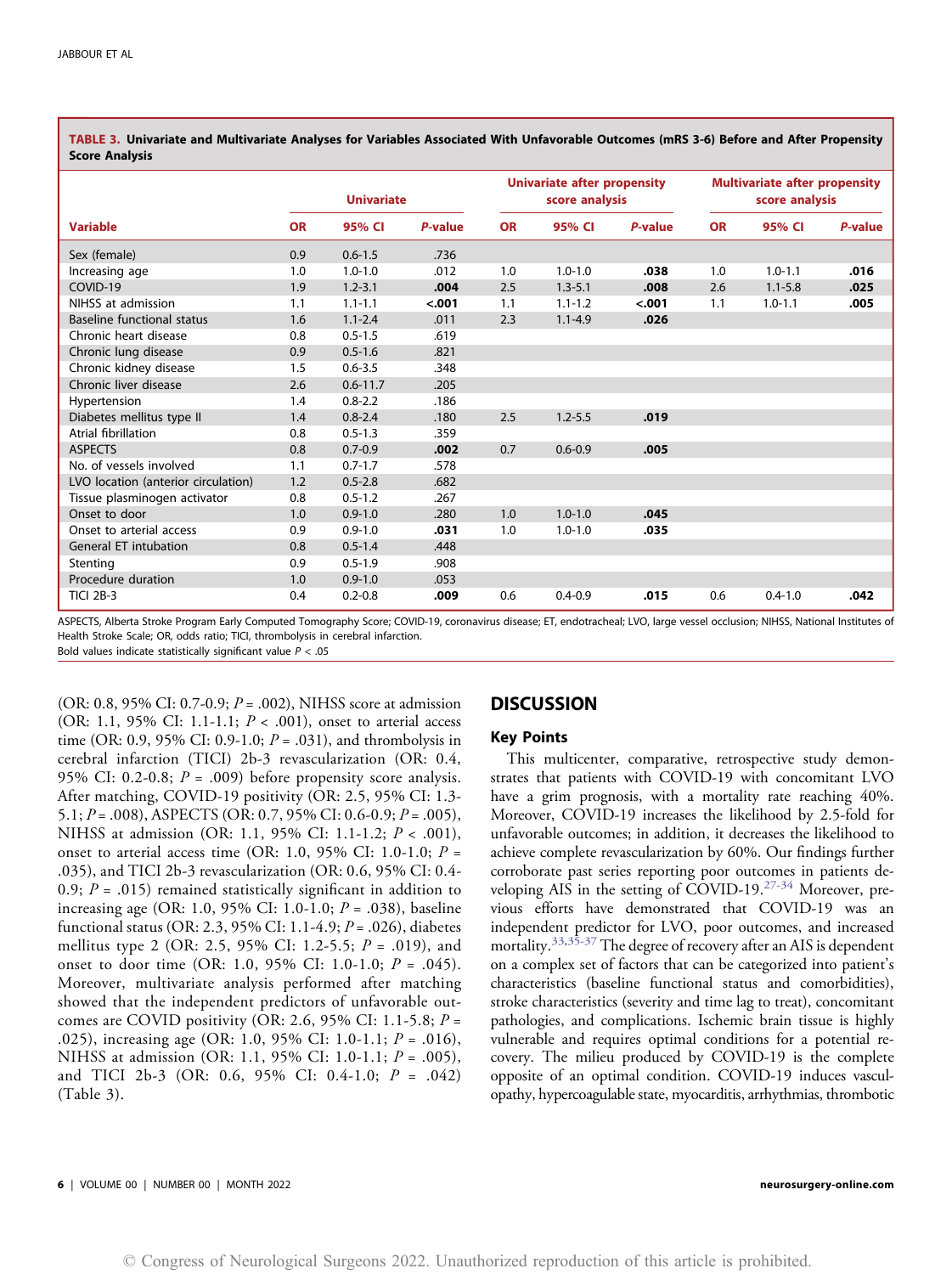microangiopathy, coagulopathy and thrombocytopenia, tropism to endothelial cells through ACE-2 receptor, and inhibition of angiotensin  $(1-7)$  $(1-7)$  $(1-7)$  production.<sup>1-[26](#page-9-1)</sup> It has been proposed that downregulation of ACE-2 leading to both arteriopathy and thrombosis may play a central role in the development of stroke during  $COVID-19.38,39$  $COVID-19.38,39$  $COVID-19.38,39$ 

Apart from establishing that COVID-19 is an independent predictor of poor functional outcomes and reduces the likelihood of achieving complete revascularization, it is imperative to define the characteristics of such subjects developing LVO in the setting of COVID-19. Such an effort will enhance our understanding of the disease and may aid in improving prognostication.

Beginning with the patients' characteristics, the mean age of the COVID-19 group was significantly lower than the control group by 8.7 years. Numerous publications spanning across heterogeneous geographic areas reported similar findings[.30,](#page-10-6)[33](#page-10-1)[,35,](#page-10-2)[40](#page-10-7)-[45](#page-10-8) Similarly, the difference remains significant, almost by 10 years, compared with the Contact Aspiration vs Stent Retriever for Successful Revascularization (ASTER) trial (71.1 years) and the study by Al Kasab et al (72 years).  $46,47$  $46,47$  Moreover, the proportion of patients 50 years and younger was 2-fold higher compared with the control group. The reported incidence of LVO in young patients in non–COVID-19 settings ranges between 3.3% and 5%, whereas in the COVID-19 setting, it ranges between 16% and 19% (current study).<sup>[48](#page-10-11)</sup> The latter figures are almost 4-fold higher than the general population. Similar to previously re-ported data, [31](#page-10-12)[,33](#page-10-1) sex preponderance was observed in this study with more men (by 2.8-fold) in the COVID-19 group. For comorbidities, patients with COVID-19 were more likely to lack cerebrovascular risk factors. Such findings have been previously reported by a group from New York and other institutions.  $40,43$  $40,43$ 

### Interpretation and Generalizability

Interestingly, only 75% of the patients who developed LVO had moderate COVID-19 severity according to the World Health Organization classification.[49](#page-10-14) It is paramount to emphasize that immune dysregulation resulting in a cytokine storm is a factor that has a pathophysiological significance in the development of stroke in COVID-19 disease.[50](#page-10-15)-[52](#page-10-16) In addition, the duration between stroke onset and COVID-19 symptoms was 9 days; this includes patients who had a stroke as the initial manifestation of COVID-19, which constituted 34.1%.<sup>[53](#page-10-17)</sup> The Global COVID-19 Stroke Registry reported a median latency period between symptom onset and stroke of 7 days (IQR: 2-15).<sup>[33](#page-10-1)</sup> Historical data have consistently demonstrated an increased incidence of ischemic stroke during pandemics, often occurring within several days of the infection.<sup>[54,](#page-10-18)[55](#page-10-19)</sup> The severity of stroke was more pronounced in the COVID-19 group based on the ASPECTS, NIHSS score at presentation, and the number of involved vessels. Although the NIHSS score was not significantly different between both groups 24 hours post-thrombectomy, this is because patients who were COVID-negative and presented with strokes were significantly older and had several comorbidities. On the other hand, patients

with COVID-induced strokes were significantly younger with less comorbidities. Thus, after thrombectomy, NIHSS was affected by the severity of the stroke in patients with COVID and by the comorbidities in patients who were COVID-negative. The get with the guidelines (GWTG)-Stroke analysis reported similar findings after reviewing 1143 patients diagnosed with COVID-19: a higher NIHSS score at presentation and more LVOs.<sup>[35](#page-10-2)</sup> In our study, stroke care during the pandemic was not compromised as demonstrated by the rate of tPA administration, which was similar between both groups, whereas another study reported a relative global decline in IV thrombolysis during the first wave of the COVID-19 pandemic.<sup>[56](#page-10-20)</sup> The interval from symptom onset to hospital presentation was shorter in the COVID-19 group. The only prolonged time metric in the COVID-19 group was time to arterial access, by 24 minutes, which can be attributed to the workflow during the pandemic. Similar conclusions regarding stroke care during the pandemic were reported by a group from Switzerland, Spain, and the GWTG-Stroke consortium. They did not find any significant difference in the rate of IV-tPA or MT procedures between patients with COVID-19 and non–COVID-19 patients. Contrary to our finding, the Switzerland and Spain groups did not experience a delay in admission to arterial access<sup>44,[45](#page-10-8)</sup> while the GWTG-Stroke consortium reported a delay in admission to arterial access by a difference of 24 minutes, similar to our cohort[.35](#page-10-2)

The complexity of the MT procedure is influenced by several factors, including clot burden and consistency. Complexity can be assessed by direct methods, such as filling a questionnaire after each case or simply providing a score, or by indirect methods based on the duration of the procedure, number of vessels involved, number of passes, achieving either complete or favorable revascularization, or technical complications. The COVID-19 group had a higher number of involved vessels, a similar number of passes, longer procedure duration by 11 minutes, and a lower proportion of complete revascularization. Patients with COVID-19 had a lower likelihood of achieving mTICI 3 by 60%, whereas mTICI 2b/3 reperfusion was similar between the 2 groups. Such outcomes, particularly sICH and favorable revascularization outcomes, have been reported in previous COVID-19 series<sup>[43](#page-10-13)-[45](#page-10-8)</sup> and are in line with historic MT data.[57](#page-10-22)

Finally, the unfavorable functional outcomes at discharge and follow-up were observed at a significantly lower proportion in the COVID-19 group. Moreover, mortality was more frequent as of 40%, and COVID-19 was associated with 2.5-fold poor outcomes. The mortality rate, when compared with prior published data, is significantly higher in this study. Similarly, the GWTG-Stroke consortium and the Global COVID-19 Stroke Registry demonstrated that COVID-19 was an inde-pendent predictor of poor outcomes and death.<sup>[33,](#page-10-1)[35](#page-10-2)</sup> Despite a more extended hospital stay in the COVID-19 group by ∼10 days, the rate of sICH and NIHSS score at 24 hours postthrombectomy were not significantly different. Poor outcomes have been reported in other pathologies occurring in the setting of COVID-19.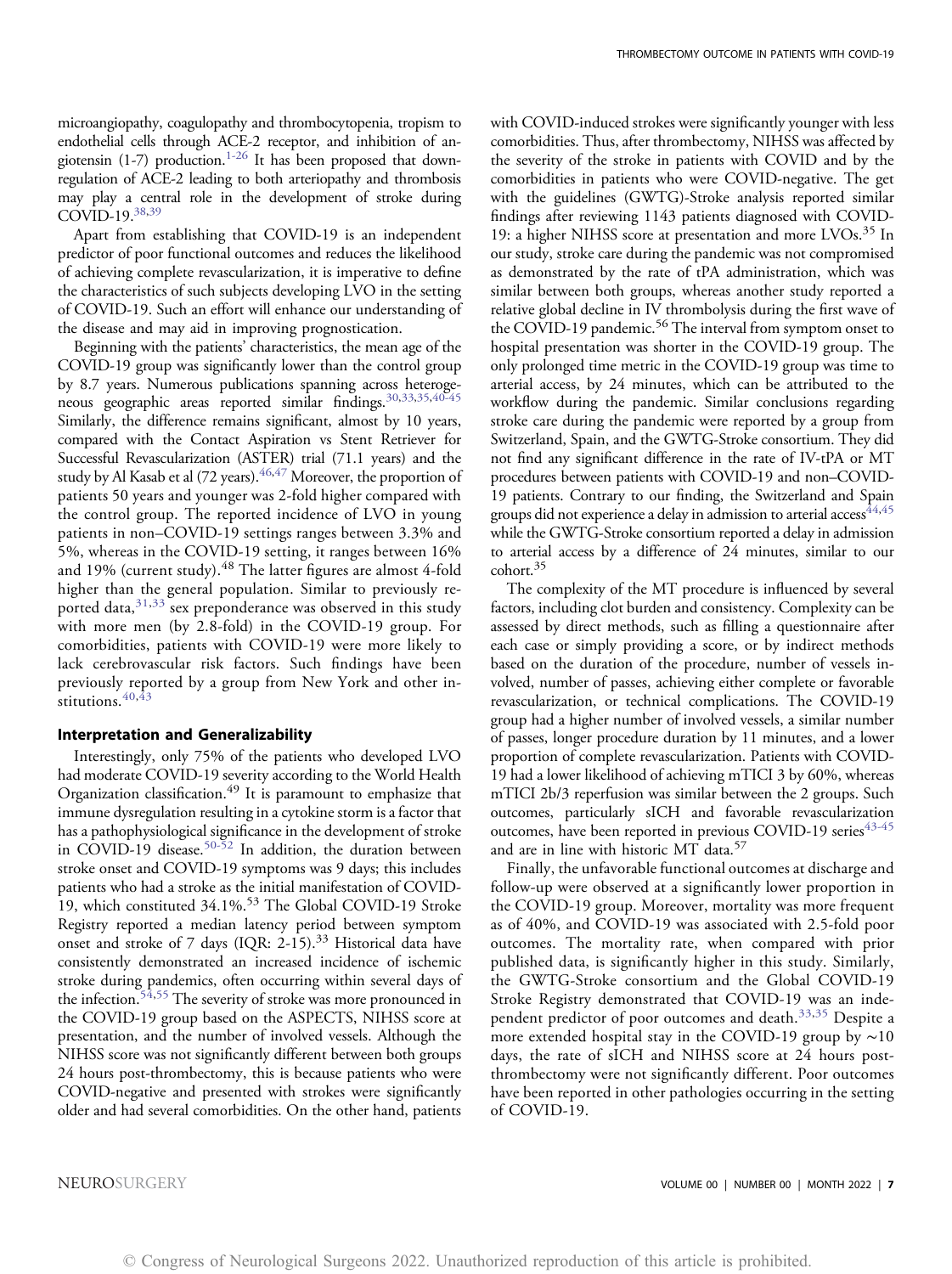#### Limitations

Our article has strength and limitations. The main limitation of this study is its' retrospective design and the absence of randomization. In addition, there were significant differences in baseline characteristics between both cohorts such as age, sex, comorbidities, and baseline functional status. The period of treatment was also different between both cohorts. Finally, our study lacked weighted data analysis to account for volume contribution by each center. The strength of the article is the relatively large sample size, the international experience, and the comparative analysis performed.

# **CONCLUSION**

COVID-19 is an independent predictor of poor outcomes and incomplete revascularization in patients with stroke due to a LVO. Patients are younger, tend to have less cerebrovascular risk factors, and suffer from higher morbidity/mortality rates.

#### Funding

This study did not receive any funding or financial support. Dr Starke's research is supported by the NREF, Joe Niekro Foundation, Brain Aneurysm Foundation, Bee Foundation, and the National Institute of Health (UL1TR002736, KL2TR002737) through the Miami Clinical and Translational Science Institute from the National Center for Advancing Translational Sciences and the National Institute on Minority Health and Health Disparities. Its contents are solely the authors' responsibility and do not necessarily represent the official views of the NIH.

### **Disclosures**

Dr Jabbour is a consultant for Medtronic, MicroVention Balt, and Cerus Endovascular. Dr Tjoumakaris is a consultant for Medtronic and MicroVentions. Dr Gooch is a consultant for Stryker. Dr Starke has consulting and teaching agreements with Penumbra, Abbott, Medtronic, InNeuroCo, and Cerenovus. Dr Nguyen reports research support from Medtronic and the Society of Vascular and Interventional Neurology. Dr Siegler reports consulting fees from Ceribell: speaker's bureau for AstraZeneca (both unrelated to the present work). Drs Dabus and Patel have a relationship with Microvention and previously had relationships with Medtronic and Penumbra. Dr Hassan receives consultant/speaker fees from Medtronic, Microvention, Stryker, Penumbra, Cerenovus, Genentech, GE Healthcare, Scientia, Balt, Viz.ai, Insera therapeutics, Proximie, NeuroVasc, NovaSignal, Vesalio, and Galaxy Therapeutics. Dr Walker has a financial relationship with Johnson & Johnson. Dr Settecase has financial relationships with Stryker and Microvention. Dr Goyal has financial relationships with Medtronic, Cerenovus, and NoNO Inc. Dr Siddiqui has financial relationships with Cerenovus, Medtronic, and Microvention. The other authors have no personal, financial, or institutional interest in any of the drugs, materials, or devices described in this article.

# REFERENCES

- <span id="page-9-0"></span>1. Mecca AP, Regenhardt RW, O'Connor TE, et al. Cerebroprotection by angiotensin-(1-7) in endothelin-1-induced ischaemic stroke. Exp Physiol. 2011;96(10): 1084-1096.
- 2. Alawieh AM, Spiotta AM. Letter: may cooler heads prevail during a pandemic: stroke in COVID-19 patients or COVID-19 in stroke patients? Neurosurgery. 2020;87(4):E522.
- 3. Mishra AK, Sahu KK, Lal A, Sargent J. Mechanisms of stroke and the role of anticoagulants in COVID-19. J Formos Med Assoc. 2020;119(11):1721-1722.
- 4. Giraudon P, Bernard A. Inflammation in neuroviral diseases. J Neural Transm (Vienna). 2010;117(8):899-906.
- 5. Varga Z, Flammer AJ, Steiger P, et al. Endothelial cell infection and endotheliitis in COVID-19. Lancet. 2020;395(10234):1417-1418.
- 6. Barnes BJ, Adrover JM, Baxter-Stoltzfus A, et al. Targeting potential drivers of COVID-19: neutrophil extracellular traps. J Exp Med. 2020;217(6):e20200652.
- 7. Lorenzo C, Francesca B, Francesco P, Elena C, Luca S, Paolo S. Acute pulmonary embolism in COVID-19 related hypercoagulability. *J Thromb Thrombolysis*. 2020; 50(1):223-226.
- 8. Han H, Yang L, Liu R, et al. Prominent changes in blood coagulation of patients with SARS-CoV-2 infection. Clin Chem Lab Med. 2020;58(7):1116-1120.
- 9. Tang N, Bai H, Chen X, Gong J, Li D, Sun Z. Anticoagulant treatment is associated with decreased mortality in severe coronavirus disease 2019 patients with coagulopathy. *J Thromb Haemost.* 2020;18(5):1094-1099.
- 10. Campbell CM, Kahwash R. Will complement inhibition be the New target in treating COVID-19–related systemic thrombosis? Circulation. 2020;141(22): 1739-1741.
- 11. Tang N, Li D, Wang X, Sun Z. Abnormal coagulation parameters are associated with poor prognosis in patients with novel coronavirus pneumonia. J Thromb Haemost. 2020;18(4):844-847.
- 12. Zhang Y, Xiao M, Zhang S, et al. Coagulopathy and antiphospholipid antibodies in patients with Covid-19. N Engl J Med. 2020;382(17):e38.
- 13. Wang J, Hajizadeh N, Moore EE, et al. Tissue plasminogen activator (tPA) treatment for COVID-19 associated acute respiratory distress syndrome (ARDS): a case series. *J Thromb Haemost.* 2020;18(7):1752-1755.
- 14. Feldstein LR, Rose EB, Horwitz SM, et al. Multisystem inflammatory syndrome in U.S. Children and adolescents. New Engl J Med. 2020;383(4):334-346.
- 15. Imai Y, Kuba K, Rao S, et al. Angiotensin-converting enzyme 2 protects from severe acute lung failure. Nature. 2005;436(7047):112-116.
- 16. Kuba K, Imai Y, Rao S, et al. A crucial role of angiotensin converting enzyme 2 (ACE2) in SARS coronavirus-induced lung injury. Nat Med. 2005;11(8): 875-879.
- 17. Lopez Verrilli MA, Pirola CJ, Pascual MM, Dominici FP, Turyn D, Gironacci MM. Angiotensin-(1-7) through AT2 receptors mediates tyrosine hydroxylase degradation via the ubiquitin-proteasome pathway. *J Neurochem.* 2009;109(2): 326-335.
- 18. Turner AJ, Hiscox JA, Hooper NM. ACE2: from vasopeptidase to SARS virus receptor. Trends Pharmacol Sci. 2004;25(6):291-294.
- 19. Sampaio WO, Nascimento AAS, Santos RAS. Systemic and regional hemodynamic effects of angiotensin-(1-7) in rats. Am J Physiol. 2003;284(6):H1985-H1994.
- 20. Campagnole-Santos MJ, Diz DI, Santos RA, Khosla MC, Brosnihan KB, Ferrario CM. Cardiovascular effects of angiotensin-(1-7) injected into the dorsal medulla of rats. Am J Physiol. 1989;257(1 pt 2):H324-H329.
- 21. Xu P, Sriramula S, Lazartigues E. ACE2/ANG-(1-7)/Mas pathway in the brain: the axis of good. Am J Physiol. 2011;300(4):R804-R817.
- 22. Chen J, Xiao X, Chen S, et al. Angiotensin-converting enzyme 2 priming enhances the function of endothelial progenitor cells and their therapeutic efficacy. Hypertension. 2013;61(3):681-689.
- 23. Chen J, Zhao Y, Chen S, et al. Neuronal over-expression of ACE2 protects brain from ischemia-induced damage. Neuropharmacology. 2014;79:550-558.
- 24. Bahouth MN, Venkatesan A. Acute viral illnesses and ischemic stroke: pathophysiological considerations in the era of the COVID-19 pandemic. Stroke. 2021; 52(5):1885-1894.
- 25. Hamming I, Timens W, Bulthuis ML, Lely AT, Navis G, van Goor H. Tissue distribution of ACE2 protein, the functional receptor for SARS coronavirus. A first step in understanding SARS pathogenesis. J Pathol. 2004;203(2):631-637.
- <span id="page-9-1"></span>26. To K, Lo AW. Exploring the pathogenesis of severe acute respiratory syndrome (SARS): the tissue distribution of the coronavirus (SARS-CoV) and its putative receptor, angiotensin-converting enzyme 2 (ACE2). *J Pathol.* 2004;203(3): 740-743.
- <span id="page-9-2"></span>27. Oxley TJ, Mocco J, Majidi S, et al. Large-vessel stroke as a presenting feature of covid-19 in the young. N Engl J Med. 2020;382(20):e60.
- 28. Sweid A, Hammoud B, Bekelis K, et al. Cerebral ischemic and hemorrhagic complications of coronavirus disease 2019. Int J Stroke. 2020;15(7):733-742.
- 29. Sweid A, Hammoud B, Weinberg JH, et al. Letter: thrombotic neurovascular disease in COVID-19 patients. Neurosurgery. 2020;87(3):E400-E406.